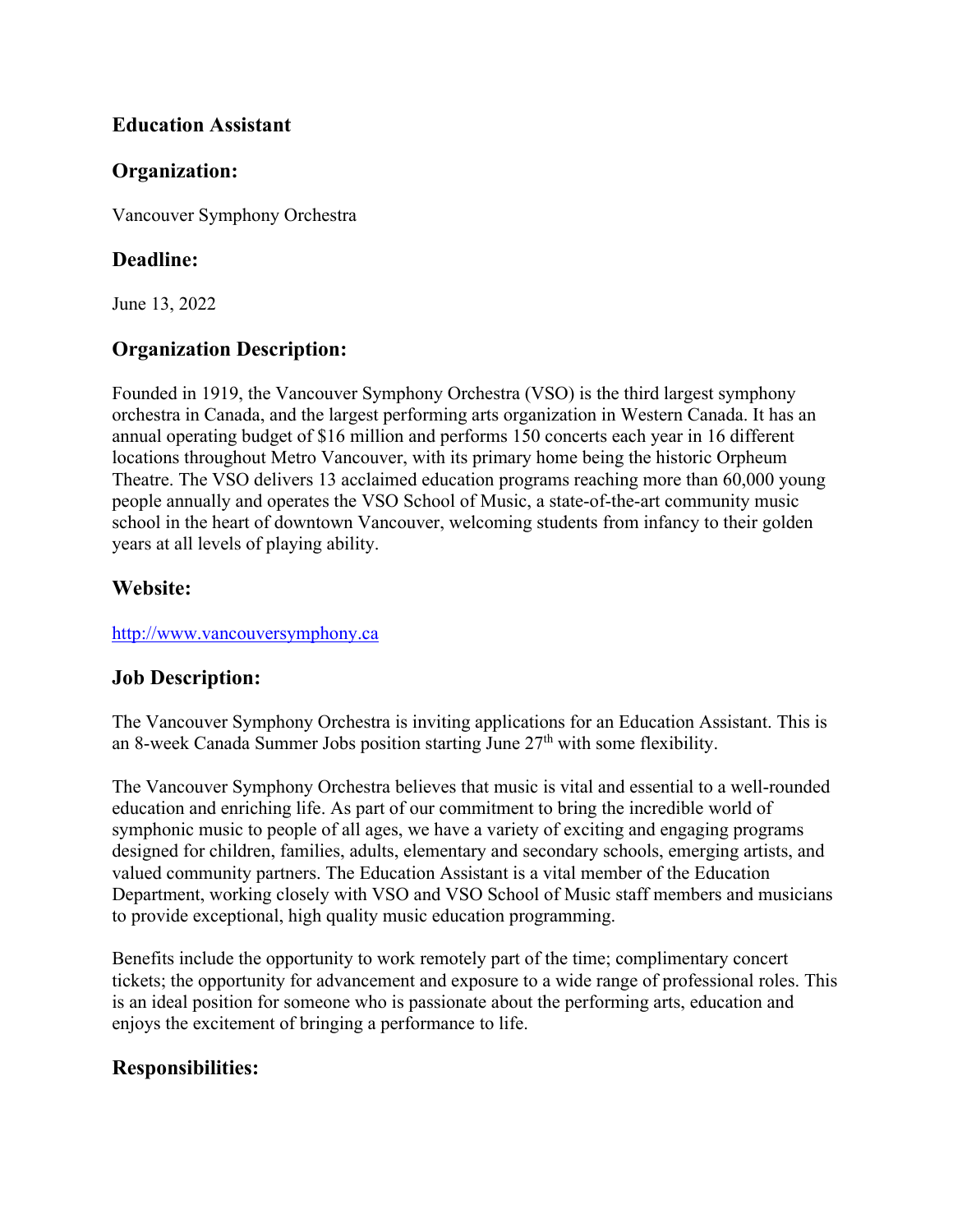This position provides administrative, production, programming, and pedagogical support for the VSO's Education and Community Programs Department.

- Assist with production and presentation of educational performances and events.
- Assist with creation of learning guides and lesson plans that accompany education performances and workshops;
- Assist with Community Engagement activities as well as activities integrated with the VSO School of Music
- Assist with VSO Connects program coordination
- Help prepare, organize, and disseminate Education marketing materials, including creating regular newsletters and communications and overseeing mailouts.
- Help to curate and create content for virtual learning and online performances.
- Respond to routine emails, as part of coordinating VSO Education Programs.

Qualifications and Skills:

- Bachelor's degree in music education or performance (complete or near completion) or relevant experience;
- Teaching experience in private and group settings;
- Knowledge of orchestral repertoire and pedagogical concepts;
- Ability to multi-task in a fast paced, busy environment;
- Ability to work independently and take initiative to move projects forward;
- Outstanding organization and communication skills;
- Basic skills in music technology including recording, editing, composing and arranging and relevant software an asset;
- Basic skills in graphic design software an asset.

The Education Assistant is a member of the VSO's Education Department, reporting to the Education Manager. We are seeking a candidate who currently resides or plans to reside in the greater Vancouver area and is available to work in-office at least 3 days per week.

# **How to Apply:**

Resumes and letters of interest should be emailed by June 13, 2022 to: [employment@vancouversymphony.ca](mailto:employment@vancouversymphony.ca)

Please indicate Education Assistant in the subject line.

We thank all applicants for their interest in this position, however, only those selected for an interview will be contacted.

## **Remuneration:**

\$17.00 per hour